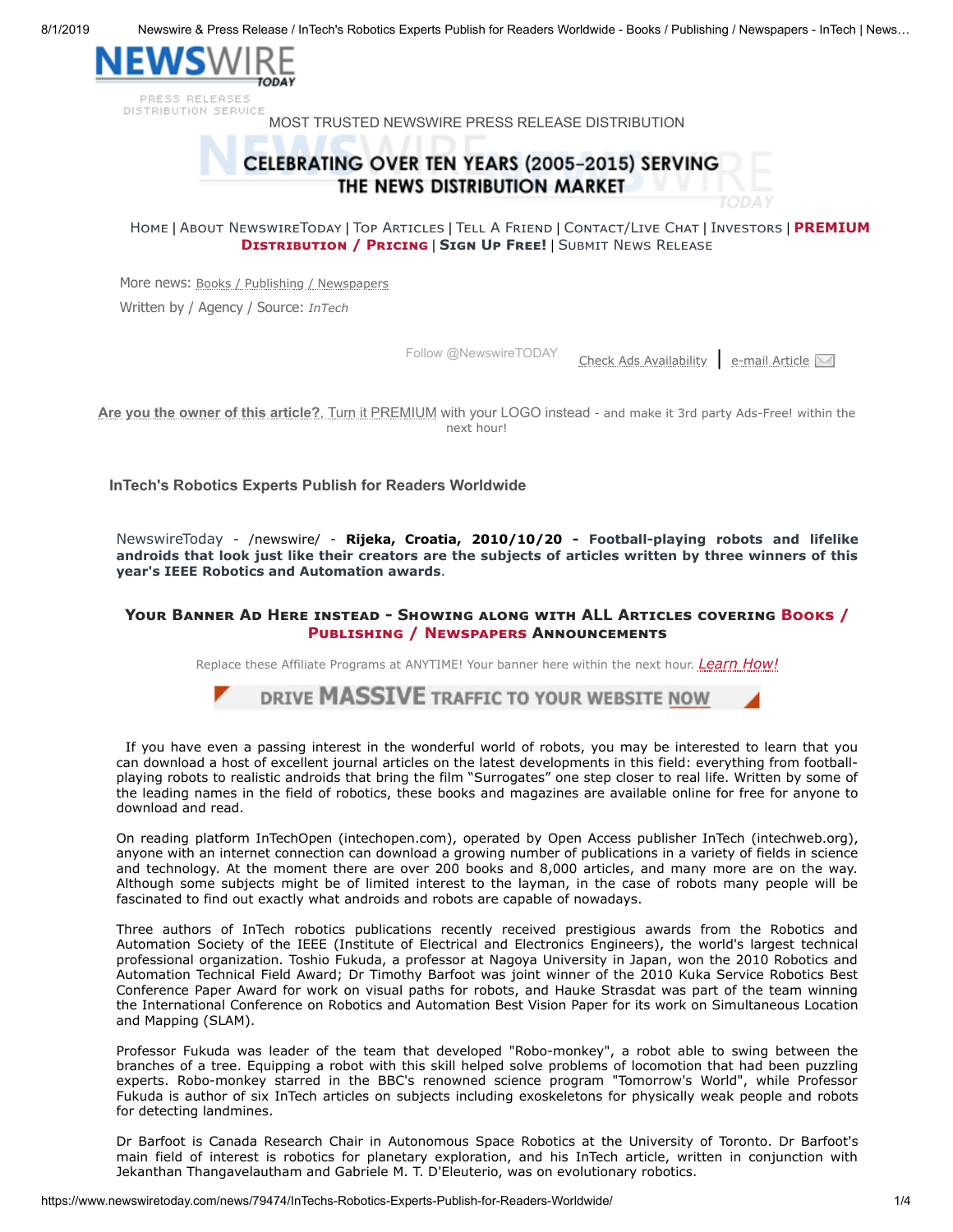Hauke Strasdat, a PhD student at Imperial College London, is a specialist in robotics, computer vision and machine learning. He is still a young scientist but already a prolific writer. Mr Strasdat's article for InTech was an entertaining exploration of soccer-playing humanoid robots, which of course have the potential to one day carry out tasks of great importance to humankind.

By publishing Open Access articles and helping people read about their findings at no cost, scientists such as these hope to collaborate more effectively with their colleagues around the world and and reach groundbreaking new discoveries more rapidly. The Open Access movement calls for the democratization of knowledge, and is gaining support from a growing number of research institutions such as Harvard University and the Massachusetts Institute of Technology.

InTech started out in 2004 as the publisher of the International Journal of Advanced Robotic Systems (IJAS), since the company's founders are themselves research scientists in robotics. The Journal has become one of the leading English-language publications in its field.

#### **YOUR BANNER AD HERE INSTEAD - SHOWING ALONG WITH ALL ARTICLES COVERING BOOKS / PUBLISHING / NEWSPAPERS ANNOUNCEMENTS**

Replace these Affiliate Programs at ANYTIME! Your banner here within the next hour. *[Learn How!](https://www.newswiretoday.com/industry-target-ads.php)*



**Written by / Agency** / **Source:** *[InTech](https://www.newswiretoday.com/company-info/intechweb.org/)*

**Availability:** All Regions (Including Int'l)

Traffic Booster: [/] [Quick NewswireToday](https://www.newswiretoday.com/advertise.php) Visibility Checker

**Distribution / Indexing:** [+]

|

# # #

Your Banner Ad showing on ALL [Books / Publishing / Newspapers](https://www.newswiretoday.com/advertise.php#targetads) articles, CATCH Visitors via Your Competitors Announcements!

*Company website links NOT available to basic submissions*

*Is this your article? [Activate ALL web links and social stream by Upgrading to Press Release PREMIUM Plan Now!](https://www.newswiretoday.com/advertise.php)*

> Publisher Contact: **Nataly Anderson - InTechWeb.org** +385 (51) 686 165 **a** anderson[.]intechweb.org

It is OK to republish and/or LINK any newswire for any legitimate media purpose as long as you name **NewswireToday** and [LINK](https://www.newswiretoday.com/news/79474/) as the source.

*Newswire Today - PRZOOM / PRTODAY disclaims any content contained in this article. If you need/wish to contact the company who published the current release, you will need to contact them - NOT us. Issuers of articles are solely responsible for the accuracy of their content. Our complete disclaimer appears [here](https://www.newswiretoday.com/disclaimer.php).*

*IMPORTANT INFORMATION: Issuance, publication or distribution of this press release in certain jurisdictions could be subject to restrictions. The recipient of this press release is responsible for using this press release and the information herein in accordance with the applicable rules and regulations in the particular jurisdiction. This press release does not constitute an offer or an offering to acquire or subscribe for any InTech securities in any jurisdiction including any other companies listed or named in this release.*

**Books / Publishing / Newspapers** via RSS NewswireTODAY PRZ00M FEED A FeedBurner

[e-mail Article](javascript:;)

[Find who Retweet](http://twitter.com/#!/search/realtime/newswiretoday) [Follow @NewswireTODAY](https://twitter.com/NewswireTODAY)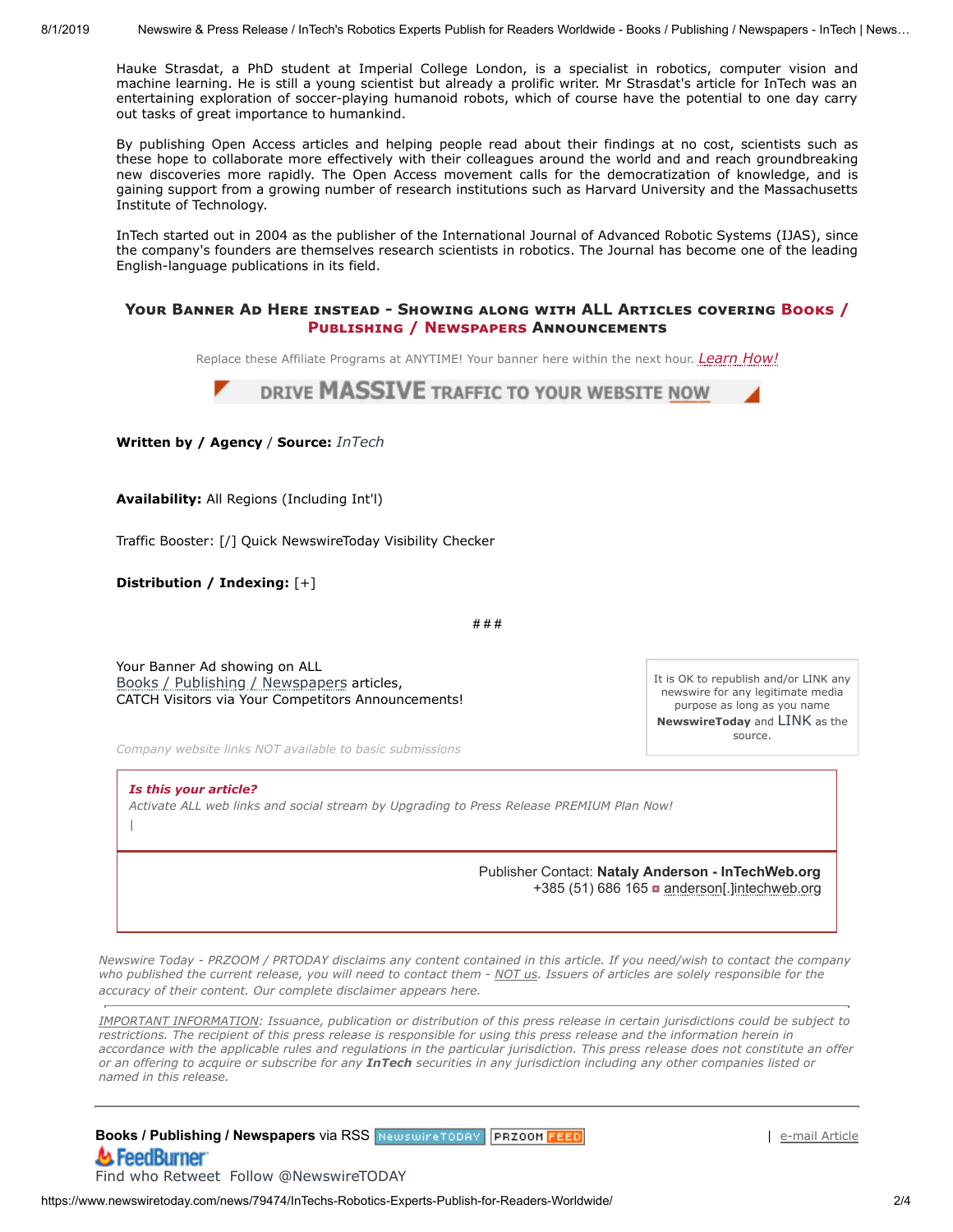**Are you the owner of this article?**[, Turn it PREMIUM with your LOGO instead](https://www.newswiretoday.com/advertise.php) - and make it 3rd party Ads-Free! within the next hour!

## **READ LATEST ARTICLES FROM INTECH / COMPANY PROFILE**

## **Read Books / Publishing / Newspapers Most Recent Related Newswires**:

- [The National Law Journal Unveils the 2019 NLJ 500](https://www.newswiretoday.com/news/170724/)
- [S&P Global Platts Price Assessments Selected to Form Basis of New LME Futures Contracts](https://www.newswiretoday.com/news/169035/)
- [Hearst Acquires Print & Digital Assets of Seven Weekly Newspaper Brands from Hersam Acorn Newspapers, LLC](https://www.newswiretoday.com/news/168267/)
- [University of Bath Partners with Wiley Education Services to Launch First Fully Online Programs](https://www.newswiretoday.com/news/168232/)
- [Wiley and the National Society of Genetic Counselors Announce Publishing Partnership](https://www.newswiretoday.com/news/167571/)
- [Hearst's Fitch Group to Acquire Fulcrum Financial Data](https://www.newswiretoday.com/news/167102/)
- [S&P Global Platts Launches Lithium Carbonate CIF North Asia Price Assessment](https://www.newswiretoday.com/news/167048/)
- [Wiley Partners with the March for Science](https://www.newswiretoday.com/news/166717/)
- [S&P Global Platts Launches Heards Website for LNG Market Information](https://www.newswiretoday.com/news/166713/)
- **n** [Fitch Group Becomes a Wholly-Owned Hearst Business](https://www.newswiretoday.com/news/166706/)
- [S&P Global Platts Deploys Blockchain for Collation of Fujairah Oil Inventory Data](https://www.newswiretoday.com/news/166266/)
- [S&P Global Platts to Assess the Value of 11 Crude Oils on A North Asia Delivered Basis](https://www.newswiretoday.com/news/166229/)
- [Fujairah Engages S&P Global Platts in Long-term Agreement to Distribute Weekly Inventory Storage Data](https://www.newswiretoday.com/news/166084/)
- [Hearst Completes Acquisition of Rodale, Inc. Magazine Media Brands](https://www.newswiretoday.com/news/165903/)
- [Wiley Announces Launch of Wiley Digital Archives](https://www.newswiretoday.com/news/165390/)

#### August 1, 2019

Boost Your Social Network [& Crowdfunding Campaigns](https://www.newswiretoday.com/advertise.php)





ó [See your Ad Here!](https://www.newswiretoday.com/advertise.php#logoperm) ó

[PREMIUM Members](https://www.newswiretoday.com/directory.php)